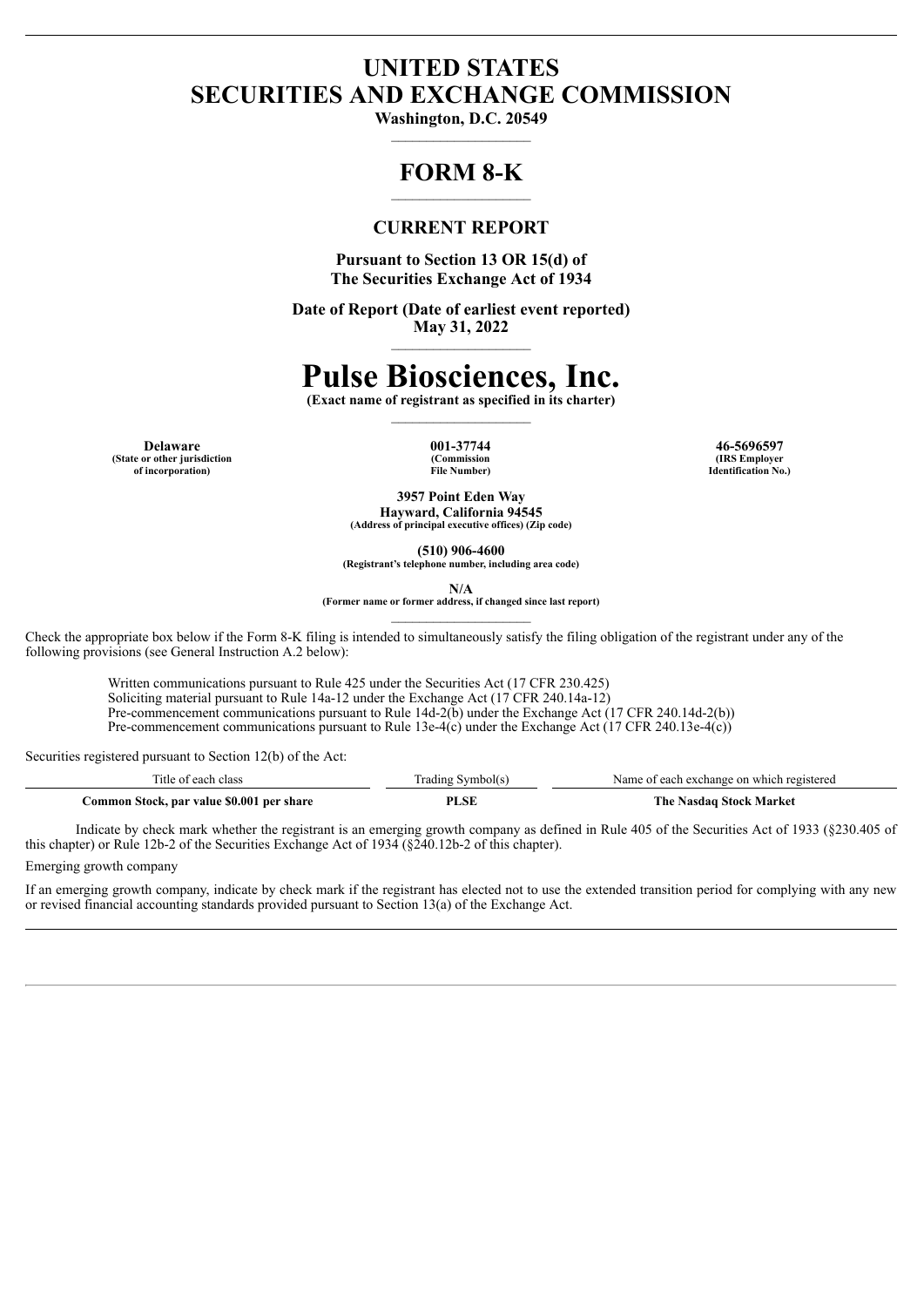# **ITEM 1.01. ENTRY INTO A MATERIAL DEFINITIVE AGREEMENT.**

Pulse Biosciences, Inc. (the "Company") has determined not to renew its directors and officers liability insurance policies this year due to disproportionately high premiums quoted by insurance companies. Instead, Robert W. Duggan, chairman of the Company's board of directors (the "Board"), and the Company have entered into a letter agreement, dated May 31, 2022 (the "Letter Agreement") pursuant to which Mr. Duggan has agreed with the Company to personally provide "Side A only" indemnity coverage for a one-year period, and he has agreed to deposit cash and/or marketable securities into a third party escrow, as security for these obligations, if requested by the Company.

To the extent permissible by law and pursuant to the terms of the Letter Agreement, the Company will pay to Mr. Duggan a fee of \$978,000 on May 31, 2023, the last day of the one-year period, in consideration of his obligations under the Letter Agreement. Based on the terms quoted by insurance companies, the Company estimates that the total cost to the Company, including insurance premiums, broker fees and any financing of these costs would have been in excess of \$1.1 million. "Insured Persons," as defined by certain of the Company's prior insurance policies, including the Company's past, present and future officers and directors, are third-party beneficiaries under the Letter Agreement. The Letter Agreement also provides for an expedited dispute resolution process.

The foregoing description of the terms of the Letter Agreement does not purport to be complete and is qualified in its entirety by reference to the full text of the Letter Agreement, a copy of which, unless superseded, will be filed as an exhibit to the Company's Quarterly Report on Form 10-Q for the quarter ending June 30, 2022.

## **ITEM 8.01. OTHER EVENTS.**

On June 3, 2022, the Company issued a press release announcing the preliminary results of its previously announced rights offering.

As of May 26, 2022, the final Expiration Date of the offering, eligible stockholders had subscribed to purchase approximately 7.3 million units, at a price of \$2.05 per unit, with each unit consisting of one share of Company common stock and a warrant to purchase one share of Company common stock at an exercise price of \$2.05. The Company expects to receive aggregate gross proceeds from the offering of \$15 million. In the offering, Mr. Duggan, the Company's Board Chairman and majority stockholder, exercised both his basic and oversubscription rights. Once final subscriptions have been tabulated and confirmed by DTC, the Company expects to issue approximately 7.3 million shares in aggregate to all participating stockholders in the offering, including approximately 5.8 million shares in aggregate to Mr. Duggan and his wholly-owned company, Genius Inc., which will bring Mr. Duggan's current beneficial ownership in the Company to approximately 56%.

# **ITEM 9.01. FINANCIAL STATEMENTS AND EXHIBITS**

| Exhibit No. | Description                                                                 |
|-------------|-----------------------------------------------------------------------------|
| 99.1        | Press Release issued by Pulse Biosciences. Inc. dated June 3, 2022          |
| 104         | Cover Page Interactive Data File (embedded within the Inline XBRL document) |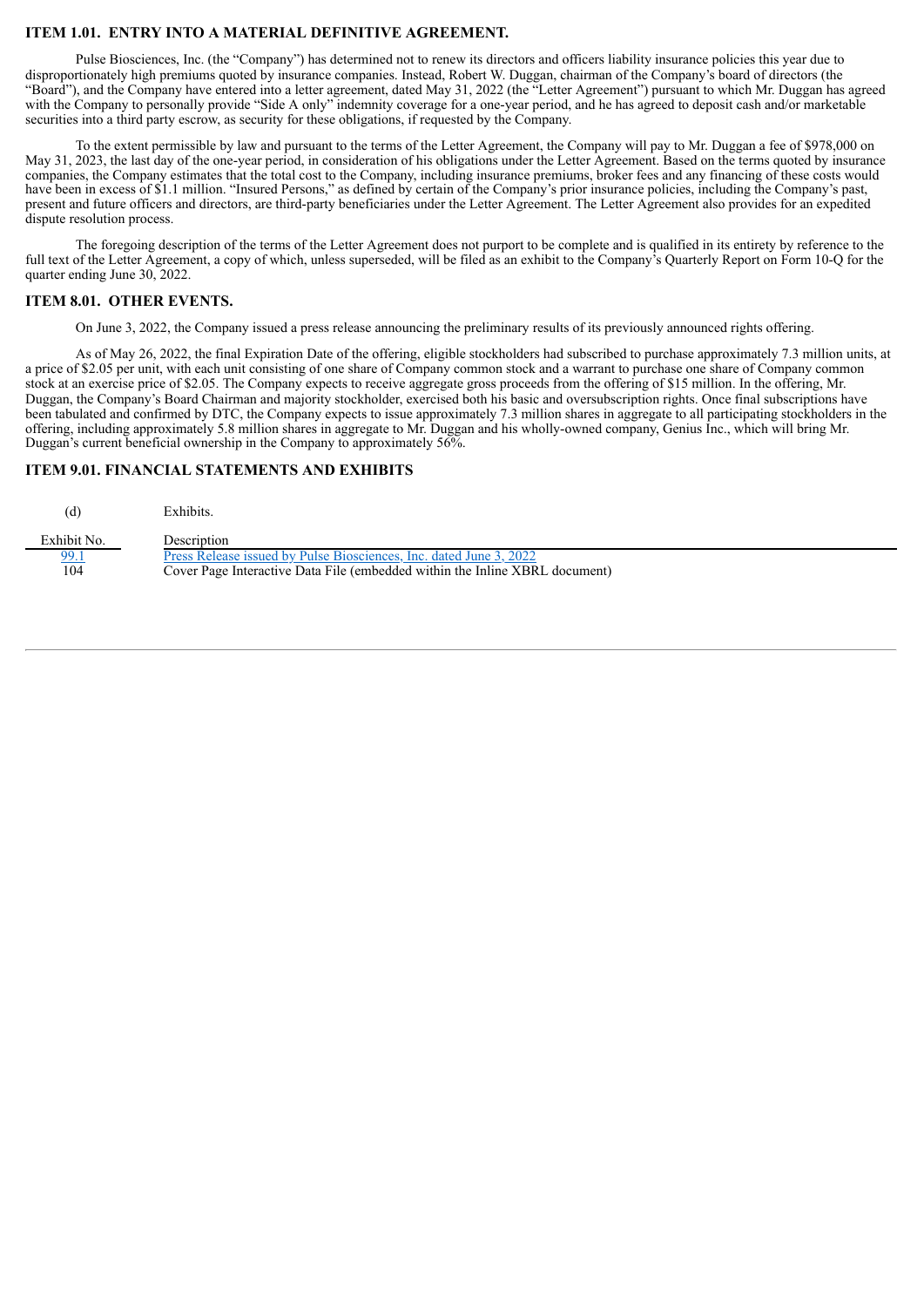# **SIGNATURES**

Pursuant to the requirements of the Securities Exchange Act of 1934, the registrant has duly caused this report to be signed on its behalf by the undersigned hereunto duly authorized.

# **PULSE BIOSCIENCES, INC.**

By: /s/ Sandra A. Gardiner<br>
Sandra A. Gardiner<br>
Chief Financial Officer, Executive Vice President of<br>
Finance and Administration, and Treasurer<br>
(*Principal Financial and Accounting Officer*)

Date: June 3, 2022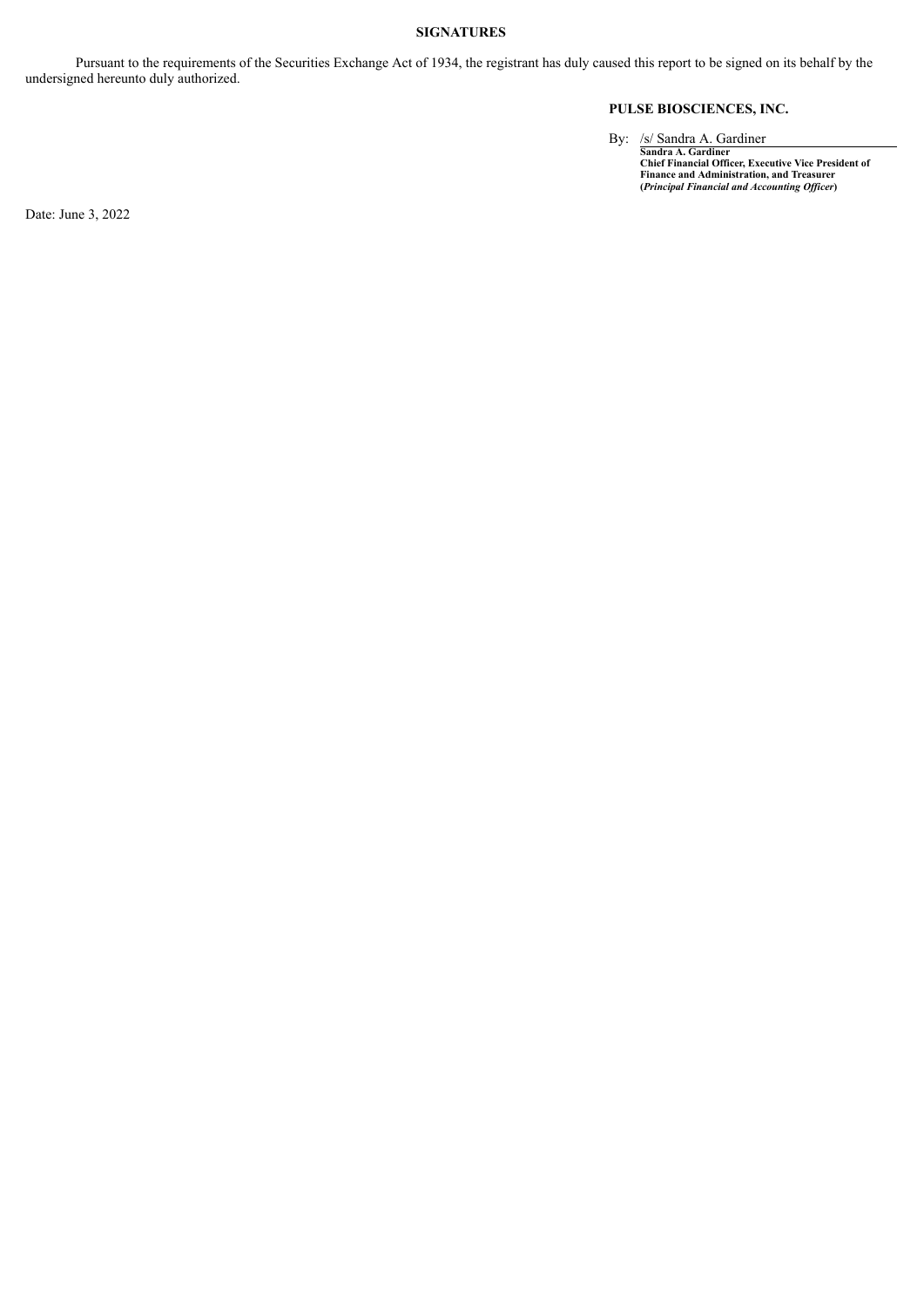# <span id="page-3-0"></span>**Pulse Biosciences, Inc. Announces Preliminary Results for its Rights Offering**

**HAYWARD, Calif. [Business Wire] – June 3, 2022** – Pulse Biosciences, Inc. (Nasdaq: PLSE) (the "Company" or "Pulse Biosciences"), a novel bioelectric medicine company commercializing the CellFX® System powered by Nano-Pulse Stimulation™ (NPS™) technology, announced today preliminary results of its rights offering, which expired at 5:00 p.m., Eastern Time, on May 26, 2022 (the "Expiration Date").

In accordance with the pricing structure described in the prospectus supplement relating to the rights offering, the final subscription price for the units offered (the "Units") is \$2.05 per Unit, the Alternate Price, defined as the volume weighted average price of Pulse Biosciences common stock for the five trading day period through and including May 23, 2022. Each Unit consisted of one share of the Company's common stock, par value \$0.001 per share, and one warrant to purchase one share of common stock. Each warrant will be exercisable for one share of the Company's common stock at an exercise price equal to \$2.05, the subscription price for the Units. Warrants are exercisable immediately and expire on the fifth anniversary of the closing of the rights offering.

Based on a preliminary tabulation by Broadridge Corporate Issuer Solutions, Inc. (the "Subscription Agent"), as of the Expiration Date, the Company received basic subscriptions and over-subscriptions in excess of the \$15 million limit in the rights offering. Available Units will therefore be allocated proportionately among those rights holders who exercised their over-subscription right based on the number of Units each rights holder subscribed for under its basic subscription rights, in accordance with the procedures described in the prospectus supplement relating to the rights offering, and the remaining oversubscription amounts will be returned by the Subscription Agent to the investors. The common stock and warrants comprising the Units will separate upon the closing of the rights offering and will be issued individually. The Company expects the Subscription Agent to distribute such shares and warrants, as well as the sale proceeds, as soon as practical upon the closing of the rights offering.

The Company expects to receive aggregate gross proceeds from the rights offering of \$15 million, excluding additional proceeds of up to \$15 million from the exercise of warrants issued in the rights offering (if any such exercises occur). The results of the rights offering are preliminary and subject to change pending finalization of subscription procedures by the Subscription Agent.

The rights offering was made pursuant to the Company's shelf registration statement on Form S-3, which became effective on August 21, 2020, the prospectus supplement dated May 4, 2022, and the prospectus supplement dated May 19, 2022, on file with the SEC containing the detailed terms of the rights offering. Subscription rights that were not exercised by 5:00 p.m., Eastern Time, on May 26, 2022, have expired.

# **About Pulse Biosciences®**

Pulse Biosciences is a novel bioelectric medicine company committed to health innovation that has the potential to improve the quality of life for patients. The Company's proprietary Nano-Pulse Stimulation technology delivers nano-second pulses of electrical energy to non-thermally clear cells while sparing adjacent non-cellular tissue. The CellFX® System is the first commercial product to harness the distinctive advantages of NPS technology to treat a variety of applications for which an optimal solution remains unfulfilled. The initial commercial use of the CellFX System is to address a range of dermatologic conditions that share high demand among patients and practitioners for improved dermatologic outcomes. Designed as a multi-application platform, the CellFX System offers customer value with a utilization-based revenue model. Visit pulsebiosciences.com to learn more.

To stay informed about the CellFX System, please visit CellFX.com and sign-up for updates.